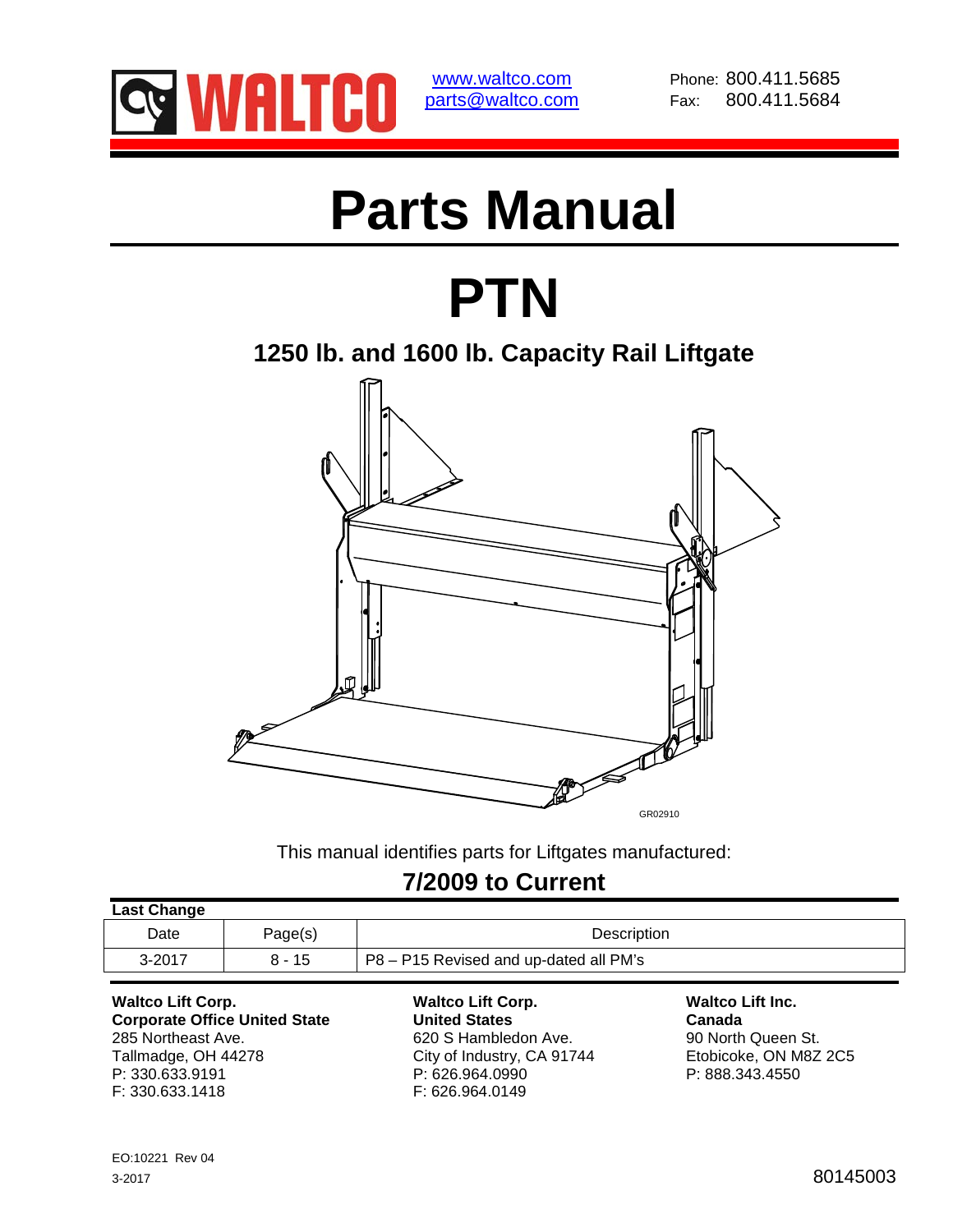### **Table of Contents**



Improper operation and maintenance of this liftgate could result in severe personal injury or death.

Read and understand the contents of the owner's manual and all warning and operation decals before operating and/or performing maintenance on this liftgate.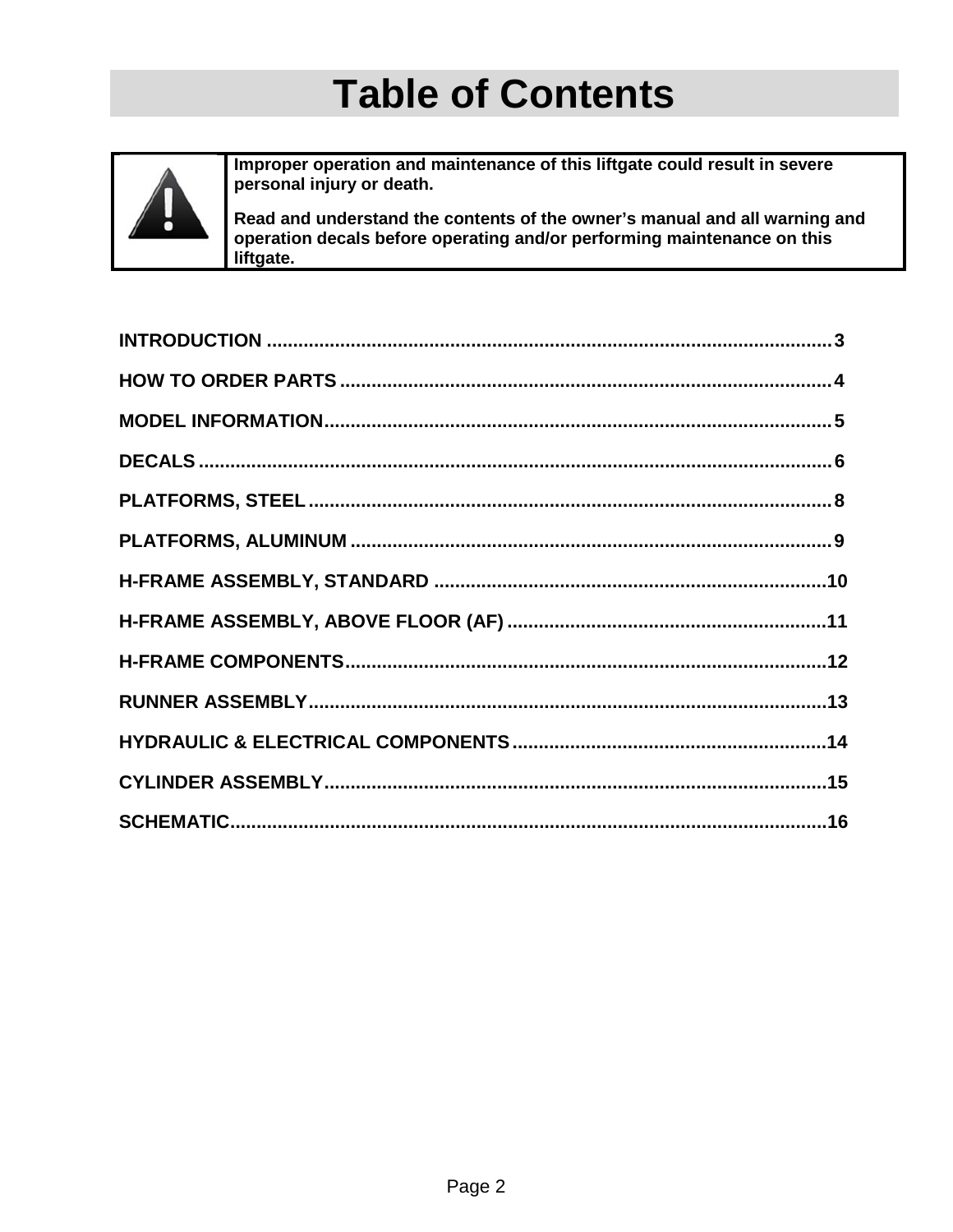### **Introduction**

Each Waltco liftgate is manufactured to stringent quality standards for years of reliable service. To ensure maximum performance of your Waltco liftgate, always specify and use "OEM Parts" from Waltco.

This manual does not provide procedures for the servicing and repair of Waltco liftgates. Service and repair should only be performed by an authorized Waltco distributor. For information on the nearest authorized Waltco distributor contact:

#### **Waltco Lift Corp.**

285 Northeast Avenue Tallmadge, OH 44278 Phone: 800.411.5685 Fax: 800.411.5684 E-mail: parts@waltco.com



**The use of non-standard or makeshift parts can be extremely hazardous and result in serious injury or death.**



**Every vehicle that has a WALTCO Liftgate must have legible WARNING AND OPERATION DECALS clearly posted on the vehicle and an OWNER'S MANUAL in the vehicle at all times as a guide for proper operation and maintenance.**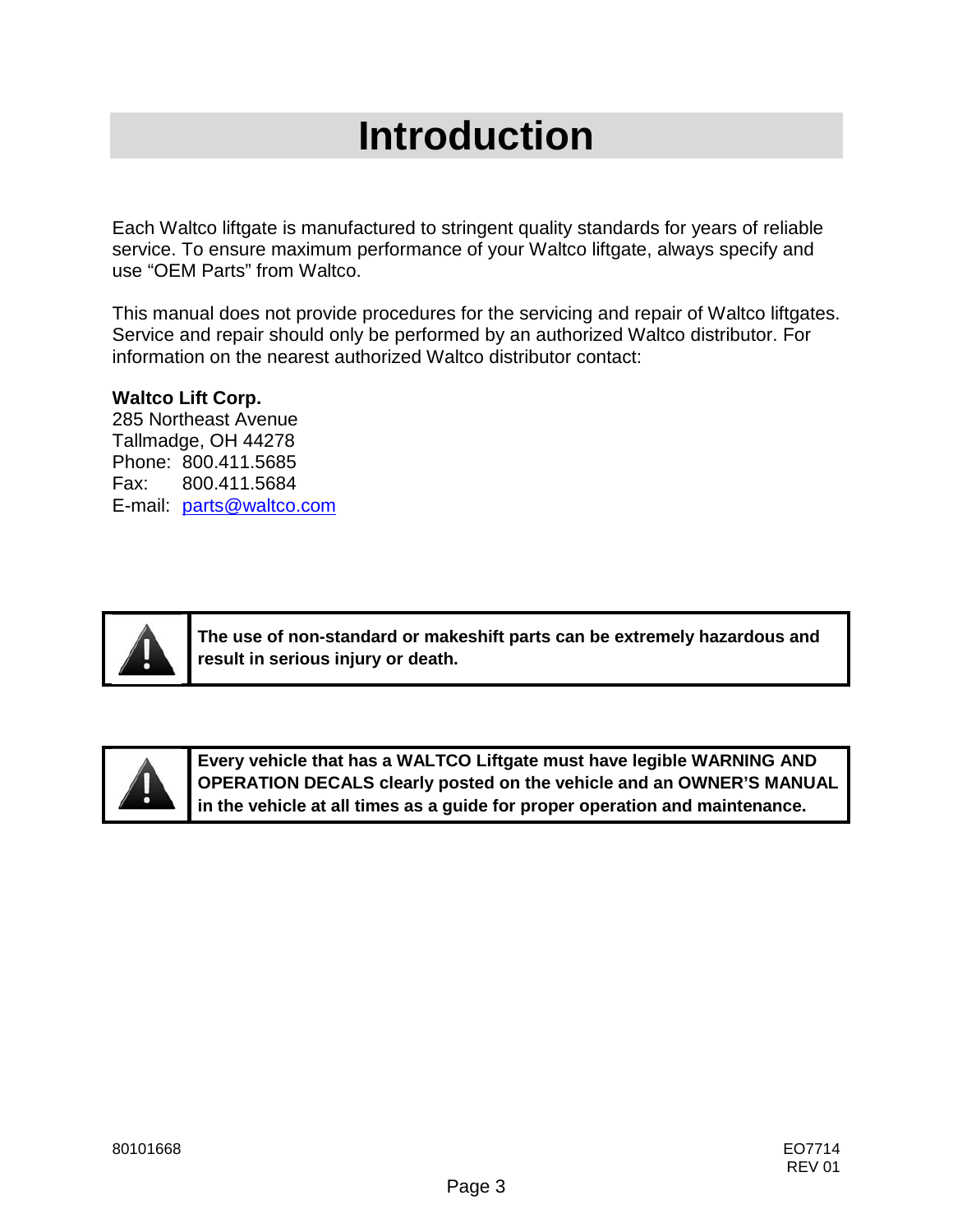### **How To Order Parts**

**Repairs should be made only by authorized mechanics using WALTCO Replacement parts.** 

**When ordering repair or replacement parts, please include all the information asked for below. If this information is not available, a complete written description or sketch of the required part will help WALTCO identify and deliver the needed part to you.** 

#### **\_\_\_\_\_\_\_\_\_\_\_\_\_\_\_\_\_\_\_\_\_\_\_\_\_\_\_\_\_\_\_\_\_\_\_\_\_\_\_\_\_\_\_\_\_\_\_\_\_\_\_\_\_\_\_\_\_\_\_\_\_\_\_\_ THE FOLLOWING INFORMATION MUST BE INCLUDED:**

- 1. SERIAL NUMBER [WALTCO liftgate serial numbers can be found on the Specification Tag attached to the mount frame. (On older units the Specification Tag is located on the side or bottom of the platform.)]
- 2. MODEL NUMBER [Or capacity]
- 3. PLATFORM SIZE

#### **\_\_\_\_\_\_\_\_\_\_\_\_\_\_\_\_\_\_\_\_\_\_\_\_\_\_\_\_\_\_\_\_\_\_\_\_\_\_\_\_\_\_\_\_\_\_\_\_\_\_\_\_\_\_\_\_\_\_\_\_\_\_\_\_ THEN INCLUDE THE FOLLOWING INFORMATION:**

- 4. PART NUMBERS
- 5. DESCRIPTION
- 6. QUANTITY REQUIRED

#### **\_\_\_\_\_\_\_\_\_\_\_\_\_\_\_\_\_\_\_\_\_\_\_\_\_\_\_\_\_\_\_\_\_\_\_\_\_\_\_\_\_\_\_\_\_\_\_\_\_\_\_\_\_\_\_\_\_\_\_\_\_\_\_\_ MAIL, E-MAIL OR PHONE YOUR REQUEST TO:**

Waltco Lift Corp 285 Northeast Avenue Tallmadge, OH 44278 1-800-411-5685 FAX: 1-800-411-5684 E-MAIL: parts@waltco.com

#### **ALL PARTS ARE F.O.B. FROM THE SHIPPING FACTORY**

#### **\_\_\_\_\_\_\_\_\_\_\_\_\_\_\_\_\_\_\_\_\_\_\_\_\_\_\_\_\_\_\_\_\_\_\_\_\_\_\_\_\_\_\_\_\_\_\_\_\_\_\_\_\_\_\_\_\_\_\_\_\_\_\_\_ PLEASE NOTE:**

**To assure you of continuing and effective quality control, our warranty policy permits replacement of hydraulic cylinders, valves and motor pump units when their factory seals are intact. Parts under warranty will be exchanged promptly after careful inspection of the returned assemblies.**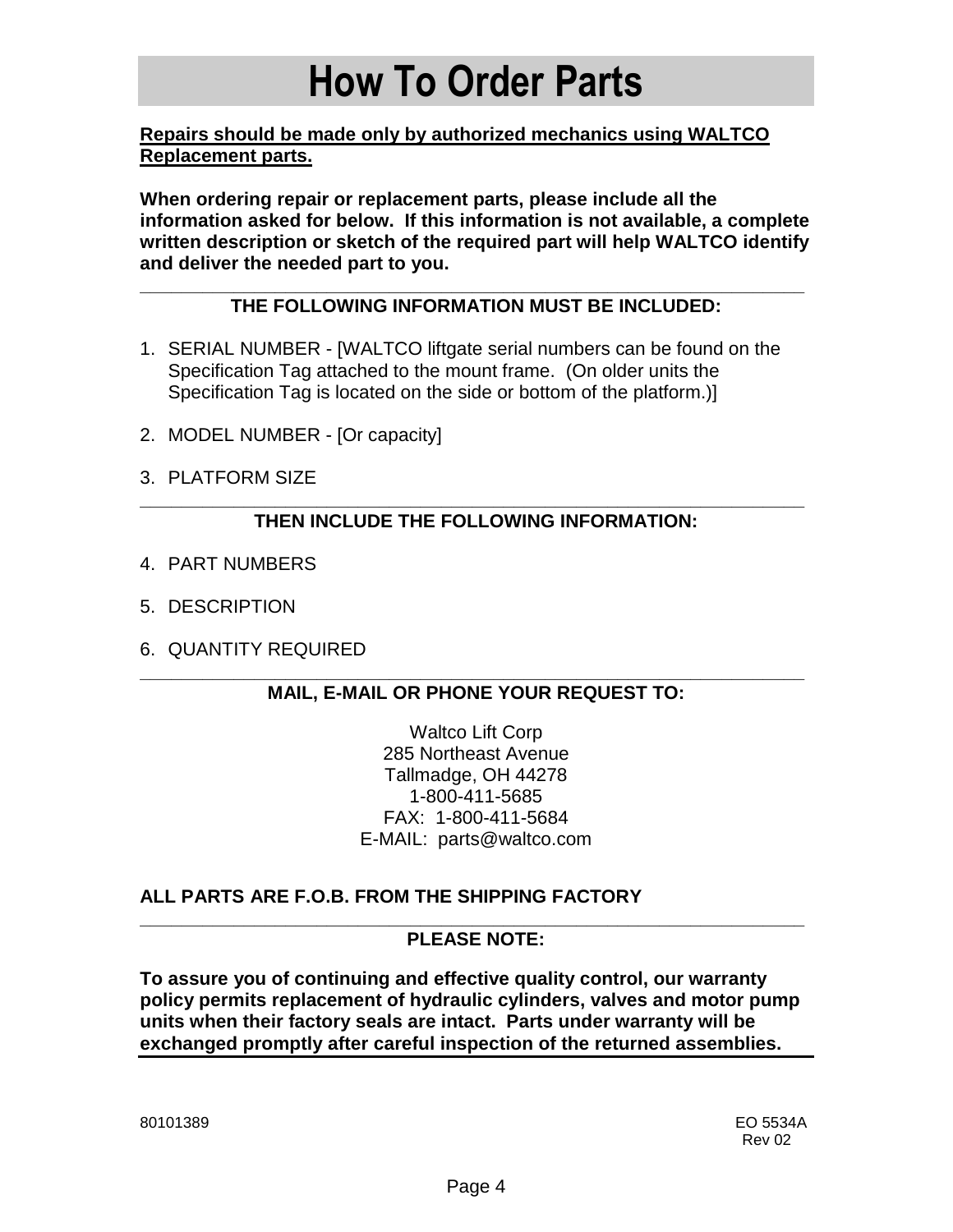## **PTN MODEL INFORMATION**

| <b>EXPLANATION OF SPECIFICATION TAG</b> |                         |                 |  |  |  |  |
|-----------------------------------------|-------------------------|-----------------|--|--|--|--|
| <b>MODEL NAME</b>                       | <b>DESCRIPTION</b>      | <b>CAPACITY</b> |  |  |  |  |
| PTN <sub>12</sub>                       | Pick-Up Truck Rail Lift | 1250 lb.        |  |  |  |  |
| PTN <sub>16</sub>                       | Pick-Up Truck Rail Lift | 1600 lb.        |  |  |  |  |



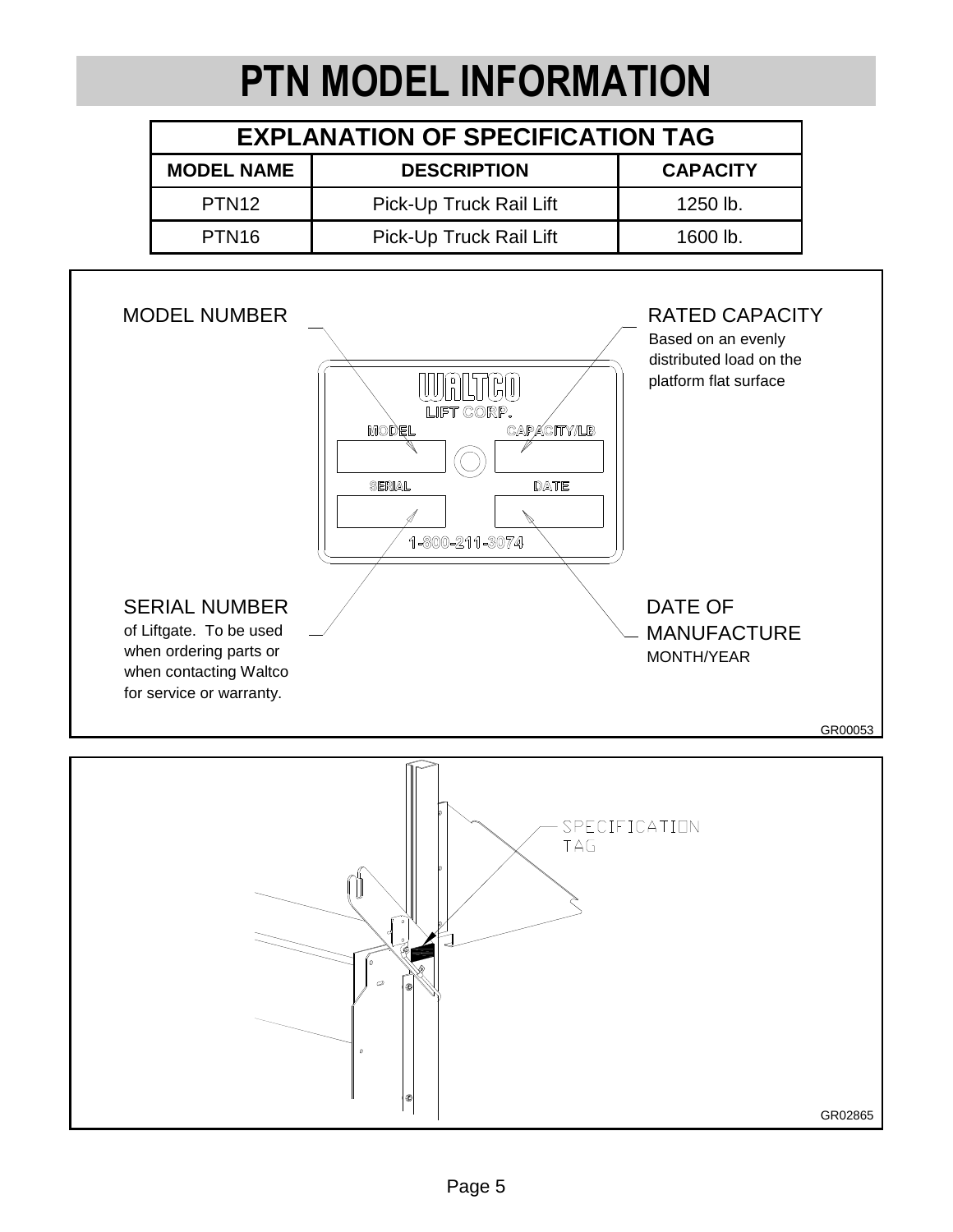### **Decals**

To order complete set of PTN-Series liftgate decals, order kits below:

PTN 12 (1250 lb.) = Kit part number 80002163 PTN 16 (1600 lb.) = Kit part number 80002164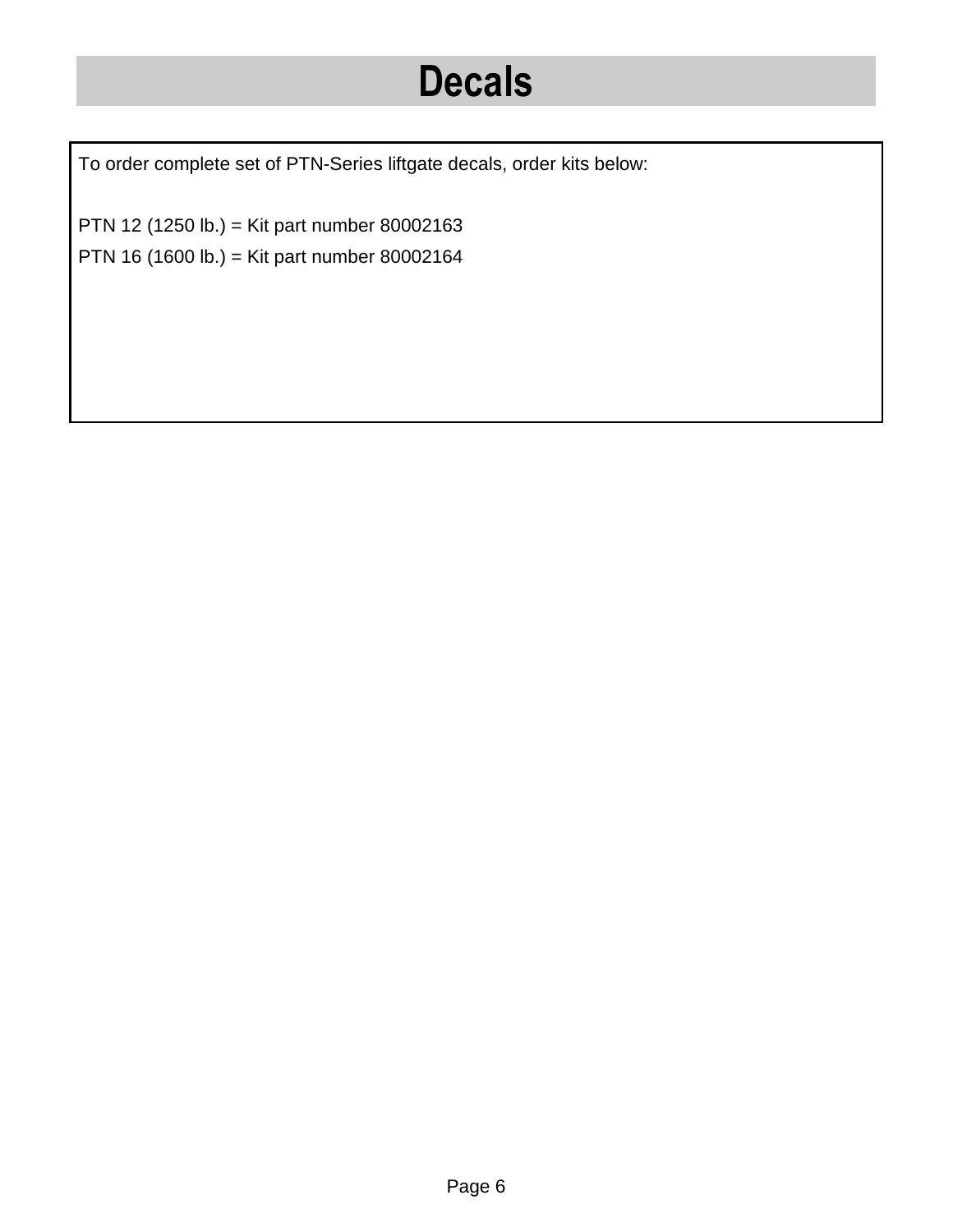## **Decals**

| All decals must be in place and legible or all warranties are void. |                                                                                   |            |          |                                                                            |  |  |
|---------------------------------------------------------------------|-----------------------------------------------------------------------------------|------------|----------|----------------------------------------------------------------------------|--|--|
| <b>ITEM</b>                                                         | <b>DECAL</b>                                                                      | <b>QTY</b> | PART NO. | <b>LOCATION</b>                                                            |  |  |
|                                                                     | <b>Important Decal</b>                                                            |            | 80100828 | As shown on curbside slider (runner)                                       |  |  |
| 2                                                                   | <b>Hazard Decal</b>                                                               | 1          | 80101370 | As shown on curbside slider (runner)                                       |  |  |
| 3                                                                   | Safety Instructions                                                               | 1          | 80100850 | As shown on curbside slider (runner)                                       |  |  |
| 4                                                                   | Switch Decal                                                                      | 1          | 80101532 | As shown on switch                                                         |  |  |
|                                                                     | PTN-12, 1250 lbs.                                                                 |            | 80100266 | One as shown on curbside slider (runner)                                   |  |  |
| 5                                                                   | PTN-16, 1600 lbs.                                                                 | 2          | 80100252 | One on side of platform (read w/platform open)                             |  |  |
| 6                                                                   | <b>Operation Decal</b>                                                            | 1          | 80101577 | As shown on curbside slider (runner)                                       |  |  |
| 7                                                                   | <b>Stand Clear Decal</b>                                                          | 4          | 75089296 | One on each slider (runner) as shown<br>Two on bottom of platform as shown |  |  |
| 8                                                                   | <b>Protective Cover</b>                                                           | 2          | 75089282 | One as shown inside crossbeam box (housing)<br>One on cylinder             |  |  |
| 9                                                                   | <b>Warning Decal</b>                                                              | 1          | 80100829 | As shown near circuit breaker                                              |  |  |
| 10                                                                  | Cab Shut-Off Decal (Optional)                                                     | 1          | 75089267 | As shown near cab shut-off switch                                          |  |  |
|                                                                     | To maximize decal adhesion to surfaces:<br>If your liftgate is equipped with dual |            |          |                                                                            |  |  |

- Surface must be dry and clean
- Firm pressure must be applied to decal
- Minimum surface temperature 65º
- Heat gun may be used to heat surface



**If your liftgate is equipped with dual controls, an additional Safety Instruction decal (80100850) is to be placed in a conspicuous place near the second set of controls.** 

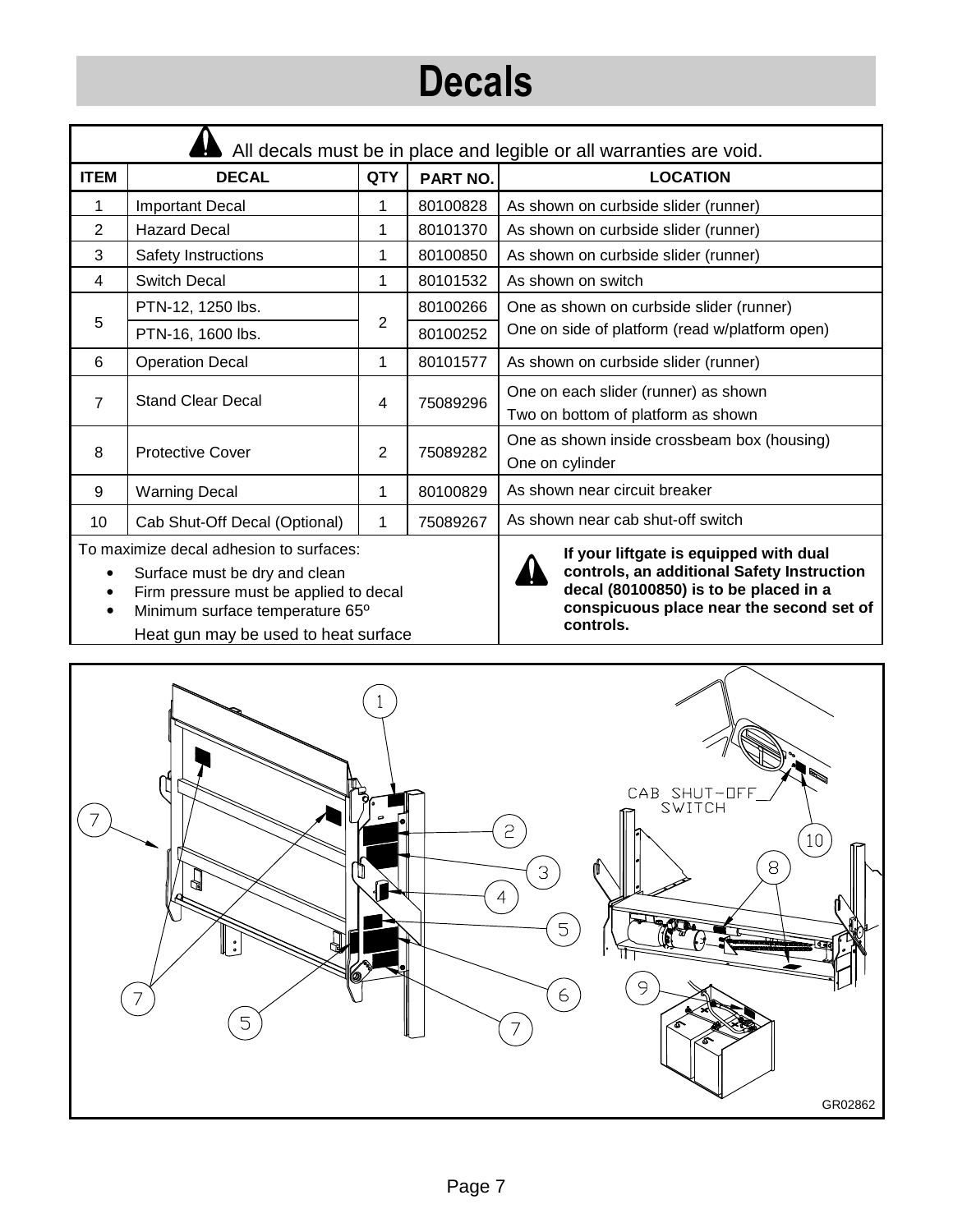|                |                       |                |                                    |              | <b>PTN</b>  |             |              |  |
|----------------|-----------------------|----------------|------------------------------------|--------------|-------------|-------------|--------------|--|
| <b>ITEM</b>    | <b>PART NUMBER</b>    | QTY            | <b>DESCRIPTION</b>                 | $24x57+6$    | $30x57 + 6$ | $36x57 + 6$ | $42x57+6$    |  |
|                | 45110000 <sup>A</sup> |                | 24 x 57 + 6, Steel, PTN-12         | x            |             |             |              |  |
|                | 45110001 <sup>A</sup> |                | 30 x 57 + 6, Steel, PTN-12, PTN-16 |              | x           |             |              |  |
|                | 45110002 <sup>A</sup> | 1              | 36 x 57 + 6, Steel, PTN-12, PTN-16 |              |             | x           |              |  |
|                | 45110003 <sup>A</sup> |                | 42 x 57 + 6, Steel, PTN-16         |              |             |             | x            |  |
|                | 45112601              |                | Platform, $30 \times 57 + 6$       |              | x           |             |              |  |
| 1              | 45112602              | $\mathbf{1}$   | Platform, $36 \times 57 + 6$       |              |             | x           |              |  |
|                | 45112603              |                | Platform, $42 \times 57 + 6$       |              |             |             | $\mathsf{x}$ |  |
| $\overline{2}$ | 45112600              | $\mathbf{1}$   | Platform, 24 x 57+ 6               | $\mathbf{x}$ |             |             |              |  |
| 3              | 45112607              | $\mathbf{1}$   | Deck Extension, (for 42x57+6)      |              |             |             | x            |  |
| $\overline{4}$ | 45112606              | $\mathbf{1}$   | Deck Extension, (for 36x57+6)      |              |             | x           |              |  |
| 5              | 45112605              | $\mathbf{1}$   | Deck Extension, (for 30x57+6)      |              | x           |             |              |  |
| 6              | 45112352              | $\overline{2}$ | Hinge Pin, 3/8"                    | x            | x           | x           | x            |  |
| $\overline{7}$ | 75085162              | $\overline{2}$ | Lock Nut, 1/2-13                   |              | x           | x           | x            |  |
|                | 43020037              | $\mathbf{1}$   | Torsion Bar, 3/8 x 48              | x            | x           | x           |              |  |
| 8              | 43020037              | $\overline{c}$ | Torsion Bar, 3/8 x 48              |              |             |             | x            |  |
| 9              | 44212213              | $\overline{2}$ | Hinge Collar, 1" ID                | x            | x           | x           | x            |  |
| 10             | 7500047-6             | $\overline{2}$ | Set Screw, 1/4-20x3/8              | x            | x           | x           | x            |  |
| 11             | 45012625              | $\mathbf{1}$   | Bar, Anti Rattle                   |              | x           | x           | x            |  |
| 12             | 45112534              | $\overline{2}$ | Spacer, Platform Hinge             |              | x           | x           | x            |  |
| 13             | 45112533              | $\overline{2}$ | Flip Ramp Stop                     |              | x           | x           | x            |  |
| 14             | 7500010-18            | $\overline{2}$ | Hex Bolt, 1/2-13 x 2, Grade 8      |              | x           | x           | x            |  |
| 15             | 45112610              | $\overline{2}$ | Ramp Hinge                         |              | x           | x           | x            |  |
| 16             | 7500010-21            | $\overline{2}$ | Hex Bolt, 1/4-20 x 1 Grade 8       | x            | x           | x           | x            |  |
| 17             | 7500064-2             | $\overline{c}$ | Hex Jam Nut, 1/4-20                | x            | x           | X           | X            |  |
| 18             | 75089306              | $\overline{2}$ | Grease Zerk, 1/4-28                | X            | x           | x           | x            |  |
| 19             | 75088061              | $\overline{2}$ | Flat Washer, 1" ID                 | x            | x           | x           | x            |  |
| 20             | 75085188              | $\overline{2}$ | 3/8-16 Nut, CenterLock             | x            | x           | x           | x            |  |
| 21             | 7500010-6             | $\overline{c}$ | Hex Bolt, 3/8-16 x 1.0, Grade 8    | x            | x           | X           | X            |  |
| 22             | 75089555              | $\overline{c}$ | "C" Spring Pin, 3/8 x 1            | x            | x           | x           | x            |  |

A Includes Complete Platform, Pins, Torsion Bars, Etc.



**WRLTCO LIFT CORP. PTN PTN SERIES STEEL PLATFORMS**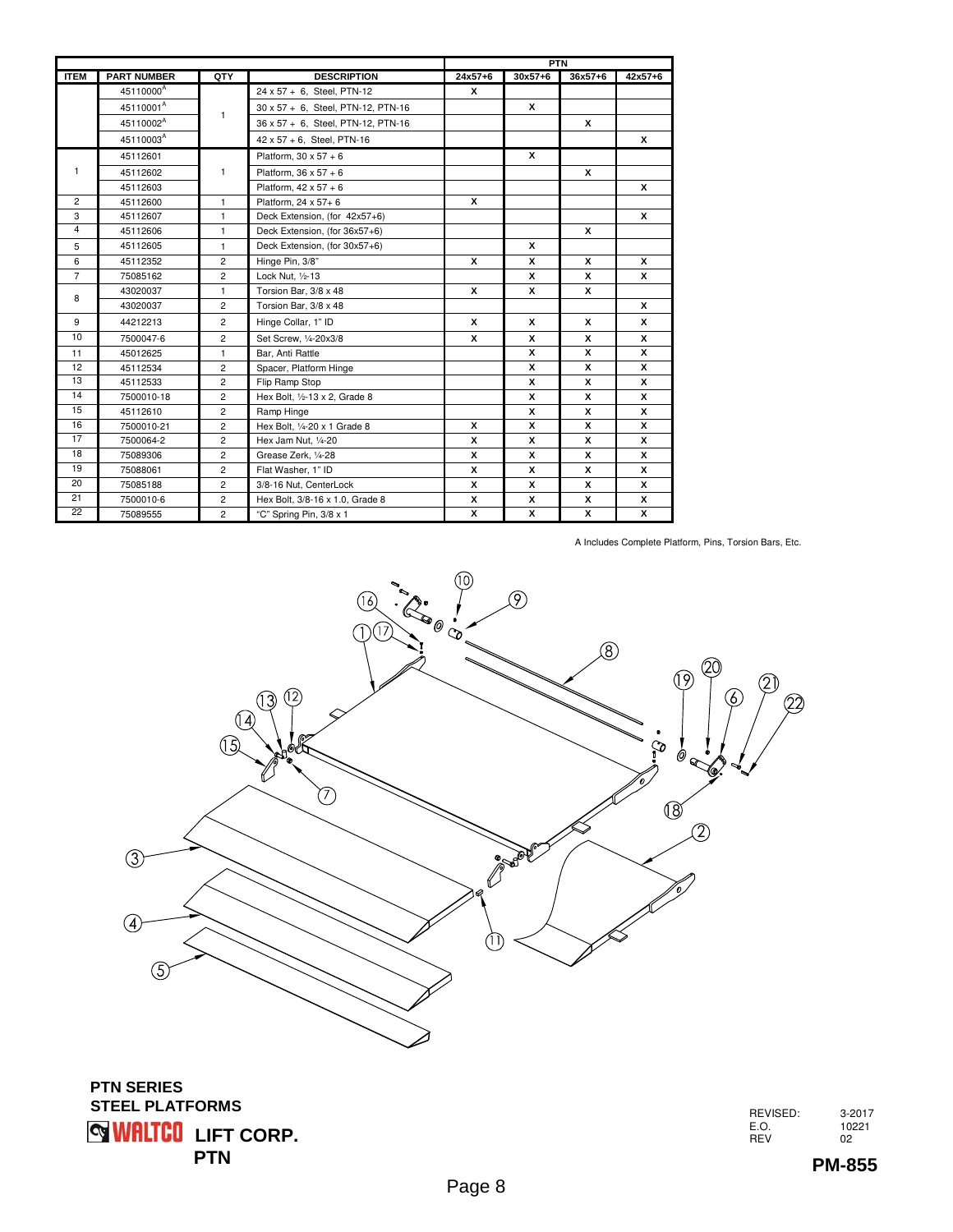| <b>ITEM</b>    | <b>PART NUMBER</b>    | QTY            | <b>DESCRIPTION</b>                            | $24x57+8$ | $38x57 + 8$ | $44x57+8$ |
|----------------|-----------------------|----------------|-----------------------------------------------|-----------|-------------|-----------|
|                | 45110010 <sup>A</sup> |                | 24 x 57 + 8 Aluminum Platform, PTN-12         | x         |             |           |
|                | 45110012 <sup>A</sup> | $\mathbf{1}$   | 38 x 57 + 8 Aluminum Platform, PTN-12, PTN-16 |           | x           |           |
|                | 45110013 <sup>A</sup> |                | 44 x 57 + 8 Aluminum Platform, PTN-16         |           |             | x         |
| 1              | 45112673              | 1              | Deck Assembly, 32 x 57                        |           |             | x         |
| $\overline{2}$ | 45112516              | 1              | Deck Assembly, 30 x 57                        |           | x           |           |
| 3              | 45112500              | $\mathbf{1}$   | Platform Assembly, 24 x 57 + 8                | x         |             |           |
| 4              | 45112674              | 1              | Deck Extension, $12 + 8$                      |           |             | x         |
| 5              | 45112517              | $\mathbf{1}$   | Deck Extension, $8 + 8$                       |           | x           |           |
| 6              | 7500010-22            | $\mathbf{1}$   | Hex Bolt 3/8-16 x 2, Grade 8                  | x         | x           | x         |
| $\overline{7}$ | 45112596              | 1              | Hinge Pin, for 3/8" Torsion Bar               | x         | x           | x         |
| 8              | 75085188              | $\overline{2}$ | Lock Nut, 3/8-16 Center Lock                  | x         | x           | x         |
| 9              | 7500010-21            | $\overline{2}$ | Hex Bolt, 1/4-20 x 1, Grade 8                 | x         | x           | x         |
| 10             | 7500064-2             | $\overline{c}$ | Jam Nut, 1/4-20                               | x         | x           | x         |
| 11             | 43020037              | 1              | Torsion Bar, 3/8 x 48                         | x         | x           | x         |
| 12             | 45112589              | 1              | Locking Tab Spacer                            | x         | x           | x         |
| 13             | 7500010-6             | $\mathbf{1}$   | Hex Bolt, 3/8-16 x 1, Grade 8                 | x         | x           | x         |
| 14             | 75089555              | $\mathbf{1}$   | Spring Pin, 3/8 x 1                           | x         | x           | x         |
| 15             | 45112591              | 1              | Hinge Pin Assembly                            | x         | x           | x         |
| 16             | 7500010-18            | $\overline{c}$ | Hex Bolt, 1/2-13x2, Grade 8                   | X         | x           | x         |
| 17             | 45112534              | $\overline{2}$ | Spacer, Platform Hinge                        | x         | x           | x         |
| 18             | 75085162              | $\overline{c}$ | Lock Nut, 1/2-13 Nylon                        | X         | x           | x         |

A Includes Complete Platform, Pins, `Torsion Bars, Etc.



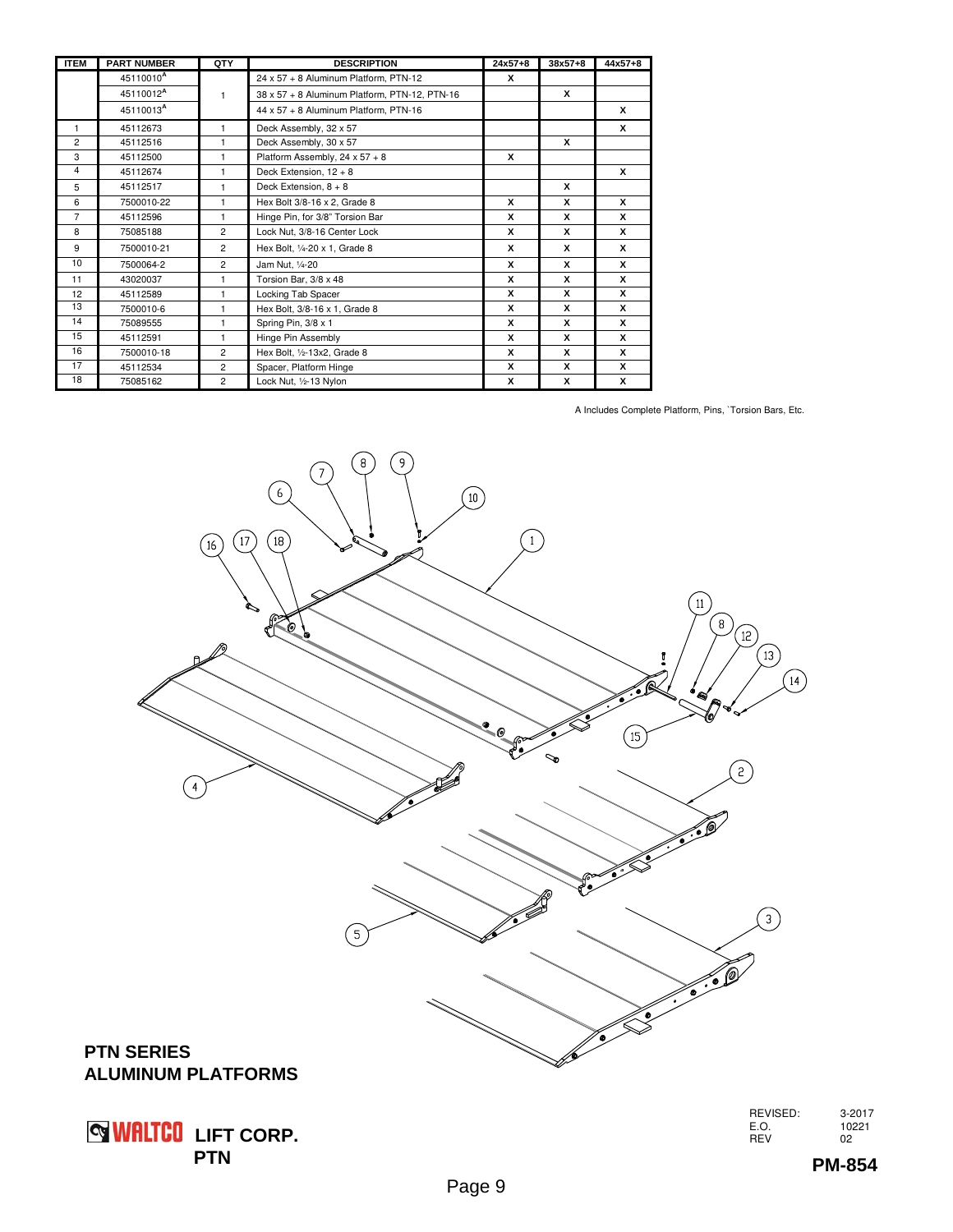| <b>ITEM</b>             | <b>PART NUMBER</b> | QTY            | <b>DESCRIPTION</b>                       |
|-------------------------|--------------------|----------------|------------------------------------------|
| 1                       | 45112578           | 1              | H-Frame PTN-12 & PTN-16                  |
| $\overline{c}$          | 45112592           | $\mathbf{1}$   | Access Door                              |
| 3                       | 75086006           | 3              | Hex Bolt, 1/4-20x1"                      |
| $\overline{\mathbf{4}}$ | 75089567           | 6              | Plastic Plug, 1-1/4"                     |
| 5                       | 45112323           | $\mathbf{1}$   | License Plate Bracket                    |
| 6                       | 75086006           | $\overline{2}$ | Hex Bolt, 1/4-20x1"                      |
| $\overline{7}$          | 75085161           | $\overline{c}$ | Locknut, Nylock, 1/4-20                  |
| 8                       | 75089386           | $\mathbf{1}$   | License Plate Light                      |
|                         | 43020569           | $\mathbf{1}$   | License Plate Light Wire Harness         |
| 9                       | 75085164           | 3              | Tinnerman Clip                           |
| 10                      | 75085188           | 12             | Locknut, 3/8-16, Centerlock              |
| 11                      | 75088053           | 12             | Washer, 3/8 Flat                         |
| 12                      | 45112308           | 6              | <b>Fish Plate</b>                        |
| 13                      | 45112311           | 1              | Mounting Bracket, CS                     |
| 14                      | 45112310           | $\mathbf{1}$   | Mounting Bracket, DS                     |
| 15                      | 45070201           | $\overline{c}$ | Mounting Bracket (no holes)              |
| 16                      | 75087584           | 6              | Carriage Bolt, 3/8-16x1-1/2"             |
| 17                      | 75085177           | 6              | Locknut, Nylock, 5/16-18,                |
| 18                      | 75088253           | 6              | Washer, 5/16, High Strength Grade 8      |
| 19                      | 45070301           | 1              | Mounting Bracket, CS                     |
| 20                      | 45070351           | $\mathbf{1}$   | Mounting Bracket, DS                     |
| 21                      | 45110506           | $\overline{c}$ | Mount Bar, Tapped                        |
|                         | 75086218           | 6              | Hex Bolt, 3/8-16x1-1/4" Grade 8          |
| 22                      | 7500010-31         |                | Hex Bolt, 3/8-16x2-1/2" Grade 8          |
| 23                      | 75085994           | 6              | Flat Head C'Sink Socket Head 5/16-18 x1" |



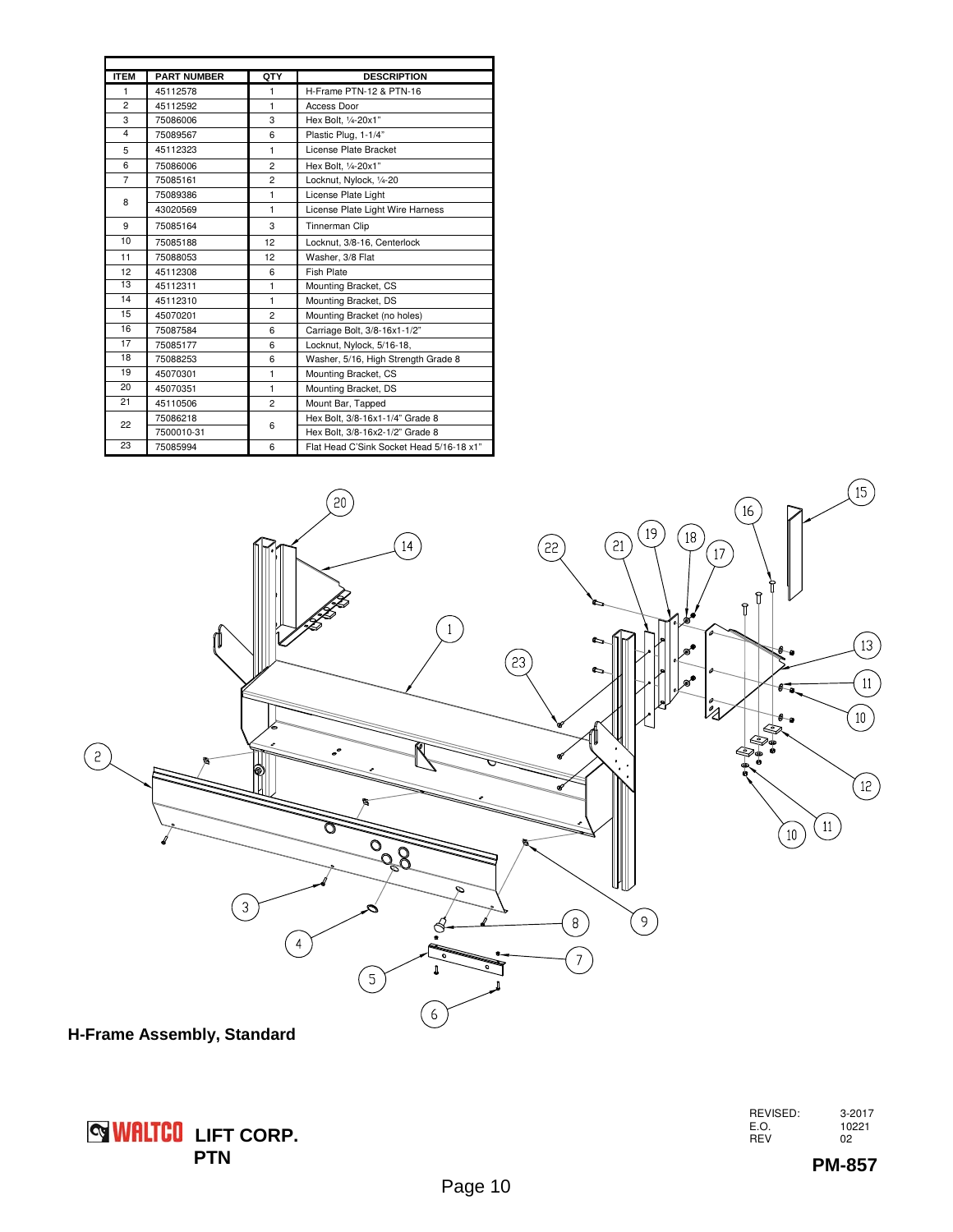| <b>ITEM</b>     | <b>PART NUMBER</b> | QTY            | <b>DESCRIPTION</b>                       |
|-----------------|--------------------|----------------|------------------------------------------|
| 1               | 45112579           | 1              | H-Frame, AF, PTN-12 & PTN-16             |
| $\overline{c}$  | 45112592           | $\mathbf{1}$   | Access Door                              |
| 3               | 75086006           | 3              | Hex Bolt, 1/4-20x1"                      |
| 4               | 75089567           | 6              | Plastic Plug, 1-1/4"                     |
| 5               | 45112323           | $\mathbf{1}$   | License Plate Bracket                    |
| 6               | 75086006           | $\overline{2}$ | Hex Bolt, 1/4-20x1"                      |
| $\overline{7}$  | 75085161           | $\overline{2}$ | Locknut, Nylock, 1/4-20                  |
| 8               | 75089386           | $\mathbf{1}$   | License Plate Light                      |
|                 | 43020569           | $\mathbf{1}$   | License Plate Light Wire Harness         |
| 9               | 75085164           | 3              | Tinnerman Clip                           |
| 10              | 75085188           | 12             | Locknut, 3/8-16, Centerlock              |
| 11              | 75088053           | 12             | Washer, 3/8 Flat                         |
| 12              | 45112308           | 6              | <b>Fish Plate</b>                        |
| 13              | 45112311           | $\mathbf{1}$   | Mounting Bracket, CS                     |
| 14              | 45112310           | $\mathbf{1}$   | Mounting Bracket, DS                     |
| 15              | 45070201           | $\overline{2}$ | Mounting Bracket (no holes)              |
| 16              | 75087584           | 6              | Carriage Bolt, 3/8-16x1-1/2"             |
| 17              | 75085177           | 6              | Locknut, Nylock, 5/16-18,                |
| 18              | 75088253           | 6              | Washer, 5/16, High Strength Grade 8      |
| 19              | 45070301           | $\mathbf{1}$   | Mounting Bracket, CS                     |
| 20              | 45070351           | $\mathbf{1}$   | Mounting Bracket, DS                     |
| 21              | 45110506           | $\overline{c}$ | Mount Bar, Tapped                        |
| 22              | 75086218           | 6              | Hex Bolt, 3/8-16x1-1/4" Grade 8          |
|                 | 7500010-31         |                | Hex Bolt, 3/8-16x2-1/2" Grade 8          |
| 23              | 75085994           | 6              | Flat Head C'Sink Socket Head 5/16-18 x1" |
| 24              | 45112479           | $\mathbf{1}$   | Chain Cover, CS                          |
| 25              | 45112478           | $\mathbf{1}$   | Chain Cover, DS                          |
| 26              | 75086874           | 4              | Screw, 1/4-20x5/8" Hex Head, Type F      |
| $\overline{27}$ | 7500012-1          | $\overline{4}$ | Ext Tooth Lock Washer, 1/4"              |



 **LIFT CORP. PTN**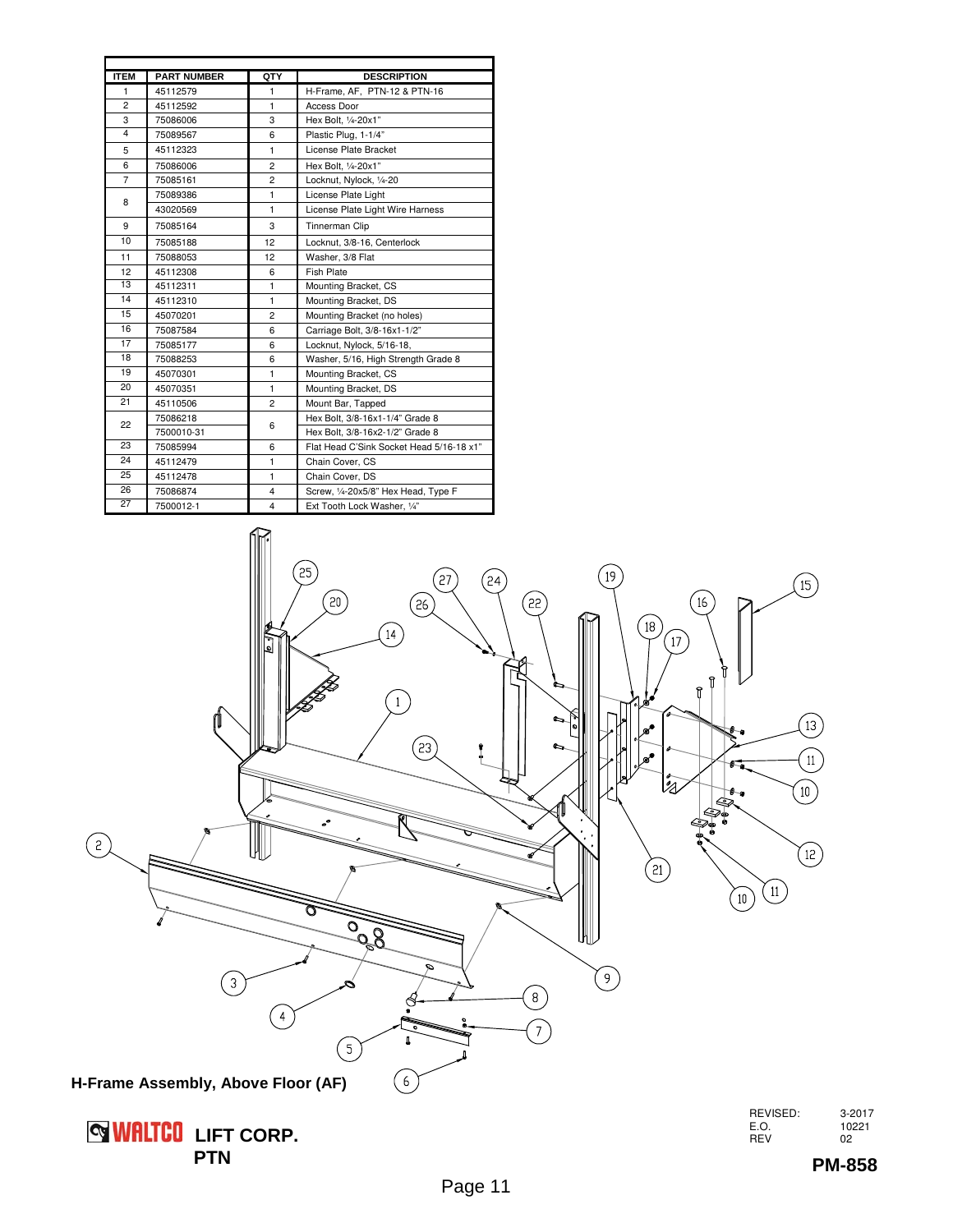| <b>ITEM</b>    | <b>PART</b><br><b>NUMBER</b> |                | <b>QTY</b><br><b>STD / AF</b> | <b>DESCRIPTION</b>                 |
|----------------|------------------------------|----------------|-------------------------------|------------------------------------|
| 1              | 43020013                     | 2              |                               | Sprocket, 13T w/Bearing, ASA50     |
|                | 80002232                     |                | 4                             | Kit, Sprocket, 13T and Hardware    |
| $\overline{2}$ | 45010108                     | 1              |                               | Sprocket, 9T w/Bearing, ASA50      |
|                | 80002230                     |                |                               | Kit, Sprocket, 9T and Hardware     |
| 3              | 44320367                     | 1              |                               | Nylon Roller                       |
|                | 80002236                     |                |                               | Kit, Nylon Roller and Hardware     |
| 4              | 75085184                     | 2              | $\overline{2}$                | Lock Nut, 5/8-18 Plated            |
| 5              | 43020014                     | 2              | $\overline{2}$                | Chain Anchor Bolt, ASA50           |
| 6              | 75081113                     | $\overline{2}$ | 2                             | Connecting Link #50                |
|                | 45010019                     | 1              |                               | #50 C/S Roller Chain, 78-1/8" lg.  |
|                | 45010020                     | 1              |                               | #50 D/S Roller Chain, 74-3/8" lg.  |
|                | 45010022                     | 1              |                               | #50 C/S Roller Chain, 80-5/8" lg.  |
| 7              | 45010023                     | 1              |                               | #50 D/S Roller Chain, 76-7/8" lg.  |
|                | 45110019                     |                | 1                             | #50 C/S Roller Chain, 124-3/8" lg. |
|                | 45110020                     |                | 1                             | #50 D/S Roller Chain, 120-5/8" lg. |
|                | 45010024                     |                | 1                             | #50 C/S Roller Chain, 126-7/8" lg. |
|                | 45010025                     |                |                               | #50 D/S Roller Chain, 123-1/8" lg. |



**PTN Internal H-Frame Components**



| REVISED: | 3-2017 |
|----------|--------|
| E.O.     | 10221  |
| REV      | 04     |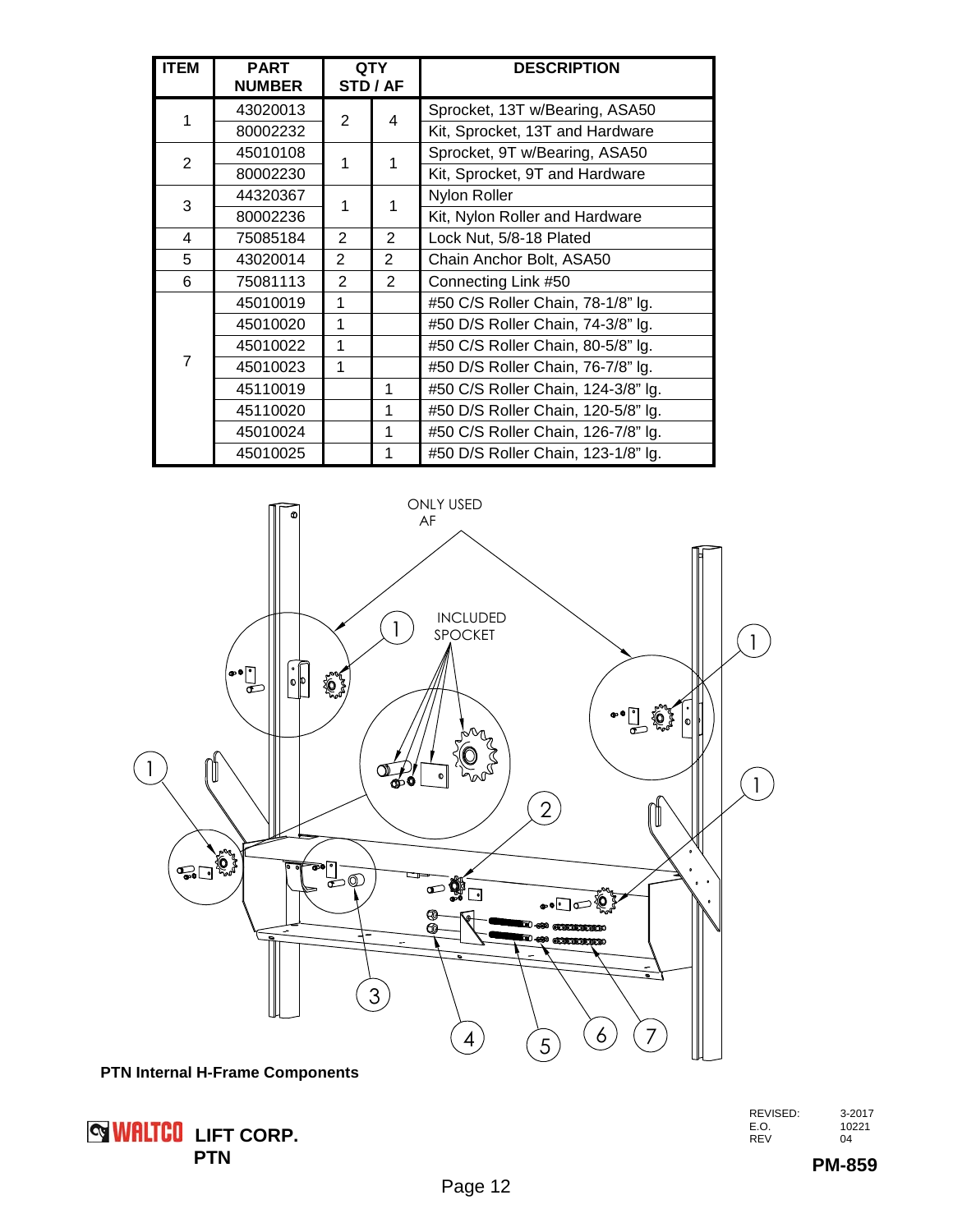| <b>ITEM</b>    | <b>PART NUMBER</b> | QTY            | <b>DESCRIPTION</b>                    |
|----------------|--------------------|----------------|---------------------------------------|
| 1              | 45016757           | 1              | Alum Runner Extrusion, CS             |
|                | 45016756           |                | Alum Runner Extrusion, DS             |
| $\overline{2}$ | 43016701           | 4              | Wear Pad Forked Slider, Front 6"      |
| 3              | 43016602           | $\overline{2}$ | Wear Pad Forked Slider, Back          |
| 4              | 75086218           | 6              | Hex Bolt, 3/8-16x1-1/4" Grade 8       |
| 5              | 75085188           | 6              | Locknut, 3/8-16, Centerlock           |
| 6              | 75086708           | 16             | Screw, 10-32x3/8" FHSCS               |
| 7              | 45016759           | 1              | Runner Foot, CS                       |
|                | 45016758           |                | Runner Foot, DS                       |
| 8              | 75081113           | 2              | Connecting Link #50                   |
| 9              | 75088053           | 12             | Flat Washer, 3/8"                     |
| 10             | 43020007           | $\overline{2}$ | Termination Block, Complete w/Bushing |
| 11             | 75085994           | 4              | Screw, 5/16-18x1" FHSCS               |
| 12             | 42669299           | 1              | Nylon Roller (Curb Side Onlly)        |
| 13             | 7500010-21         | 1              | Hex Bolt, 1/4-20x1" Grade 8           |
| 14             | 7500064-2          |                | Jam Nut, 1/4-20                       |



#### **Runner Assemblies**

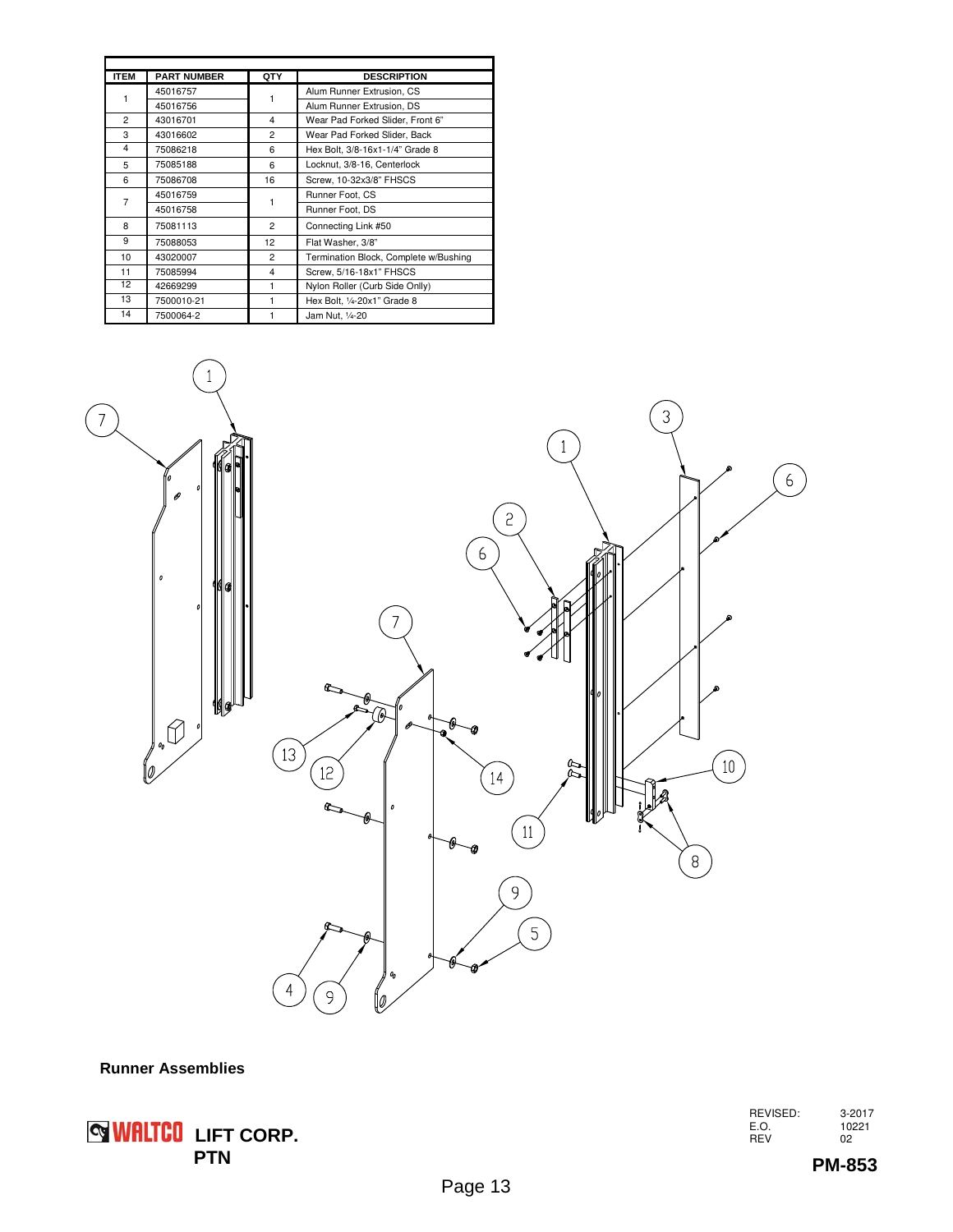| <b>ITEM</b>    | <b>PART NUMBER</b> | QTY            | <b>DESCRIPTION</b>                                             |
|----------------|--------------------|----------------|----------------------------------------------------------------|
| 1              | 70430685           |                | Hydraulic Pump Unit, Non-Thermal Switch<br>After 6-2013        |
|                | 70430680           |                | Hydraulic Pump Unit, w/ Thermal Switch<br>Prior to 6-2013      |
| $\overline{2}$ | 7500026-5          |                | <b>Prior to 5-2016</b><br>90° Male Elbow, 3/16" Barb x 3/8 NPT |
|                | 7500026-4          |                | 90° Male Elbow, 1/4" Barb x 3/8 NPT<br>After 5-2016            |
| 3              | 43220894           | 1              | Hose Assy, 1/4' x 18", 1/4 JIC Female                          |
| 4              | 75089329           | 1              | Grommet                                                        |
| 5              | 10195635RD         |                | Battery Cable Assy, 35 Ft.                                     |
| 6              | 75089807           | 1              | Switch, Cab Shut-Off (Optional)                                |
| $\overline{7}$ | 75089854           | 1              | 15 Amp Fuse                                                    |
| 8              | 10099313           | 1              | Inline Fuse Assy w/ 15 Amp Fuse                                |
| 9              | 10099500           | 1              | <b>Terminal Link</b>                                           |
| 10             | 75089243           | 1              | 150 Amp Circuit Breaker                                        |
| 11             | 10195536BK         | 1              | Battery Cable Assy, 36 In. (Ground)                            |
| 12             | 75086218           | $\overline{2}$ | Hex Bolt, 3/8-16x1-1/4", Grade 8                               |
| 13             | 80001430           |                | Kit, Switch, Cord Out Bottom                                   |





REVISED: 3-2017 E.O. 10221 REV 05

**PM-856**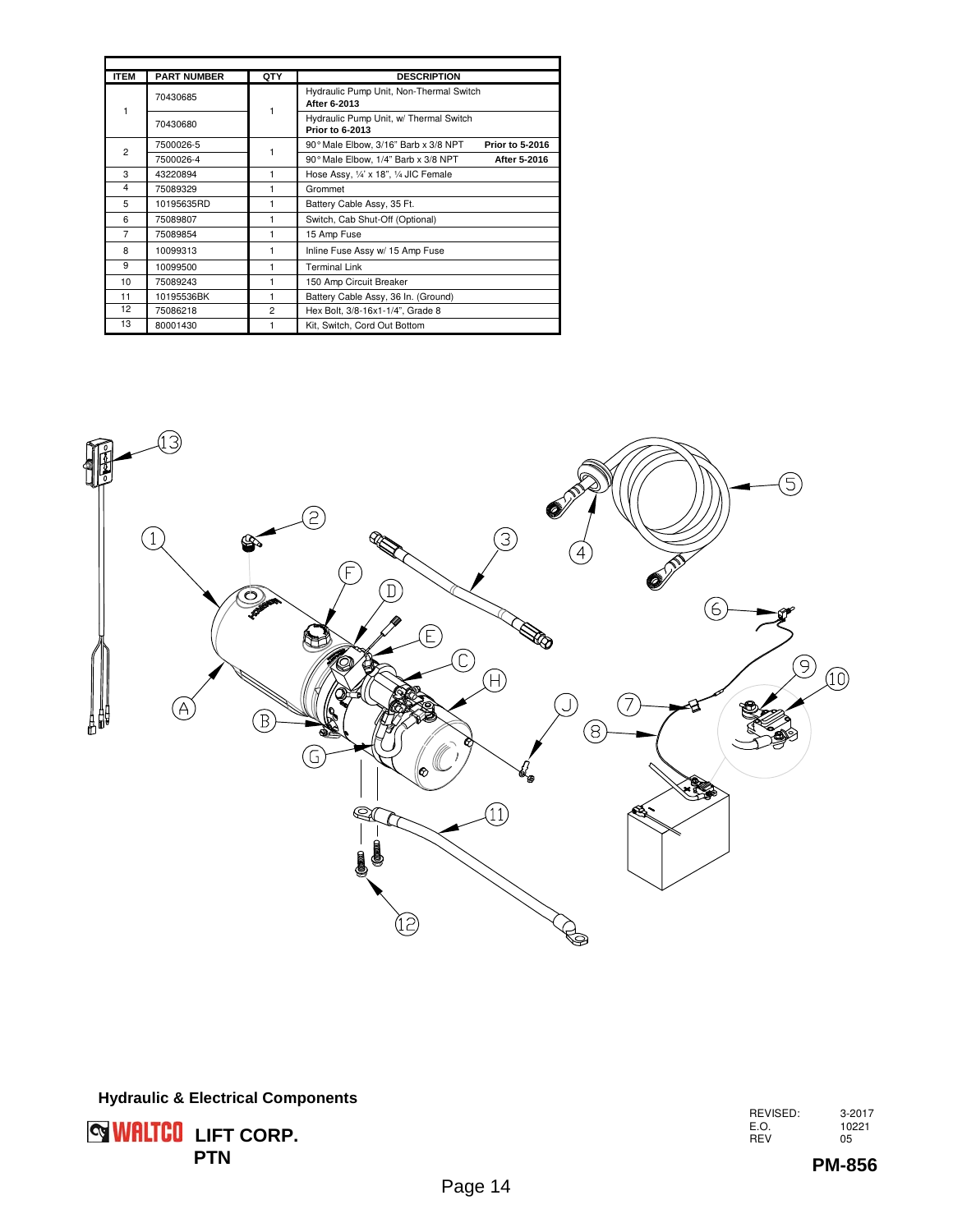| <b>ITEM</b>             | <b>PART NUMBER</b>    | QTY            | <b>DESCRIPTION</b>                                   |
|-------------------------|-----------------------|----------------|------------------------------------------------------|
| 1                       | 45185000 <sup>A</sup> | 1              | <b>Cylinder Assembly Complete</b><br>2x19 Stroke     |
|                         | 45185001 <sup>B</sup> |                | <b>Cylinder Assembly Complete</b><br>2x22.5 Stroke   |
| A                       | 45180000              | 1              | Cylinder & 6" Head Assy<br>2x19 Stroke               |
|                         | 45180001              |                | Cylinder & 6" Head Assy<br>2x22.5 Stroke             |
| B                       | 45010108              | 1              | Sprocket, 9 Tooth w/ Bearing, #50 Chain              |
| C                       | 75088064              | $\overline{2}$ | Flat Washer, 5/8"                                    |
| D                       | 43020013              | 1              | Sprocket, 13 Tooth w/ Bearing, #50 Chain             |
| E                       | 43016859              | 1              | Bearing, Shoe Assy                                   |
| F                       | 75086854              | $\mathbf{1}$   | Screw, 1/4-20x5/8" Type F                            |
| G                       | 43020019              | $\overline{2}$ | Sprocket Pin                                         |
| н                       | 43020018              | $\overline{a}$ | Pin Retainer                                         |
| J.                      | 7500012-1             | $\overline{2}$ | Lock Washer, 1/4", External Tooth                    |
| K                       | 75086874              | $\overline{c}$ | Screw. 1/4-20x5/8"                                   |
| $\overline{2}$          | 75083355              | 1              | Elbow, #6 SAE Male x 1/4" NPT Male                   |
| 3                       | 7010001-15            | $\mathbf{1}$   | Pressure Comp. Valve, 2.5 GPM                        |
| $\overline{\mathbf{4}}$ | 75083039              | $\mathbf{1}$   | Adapter, 1/4" NPTM x 1/4" JICM                       |
| 5                       | 43040082              | 2 Ft.          | Tube, Flexible PVC, 3/16" ID<br>Prior to 5-2016      |
|                         | 82021059A,B           | 1 Ft.          | Tube, Flexible PVC, 1/4" ID<br>After 5-2016          |
| 6                       | 7500026-6             | 1              | 90° Male Elbow, 3/8 NPT x 3/16" Barb Prior to 5-2016 |
|                         | 7500026-4A,B          |                | 90° Male Elbow, 3/8 NPT x 1/4" Barb<br>After 5-2016  |

**These kits are required when replacing cylinders prior to 5-2016:**<br><sup>A</sup> Item included in Cylinder Replacement Kit 80001471<br><sup>B</sup> Item included in Cylinder Replacement Kit 80001472



REVISED: 3-2017 E.O. 10221 REV 02

**PM-860**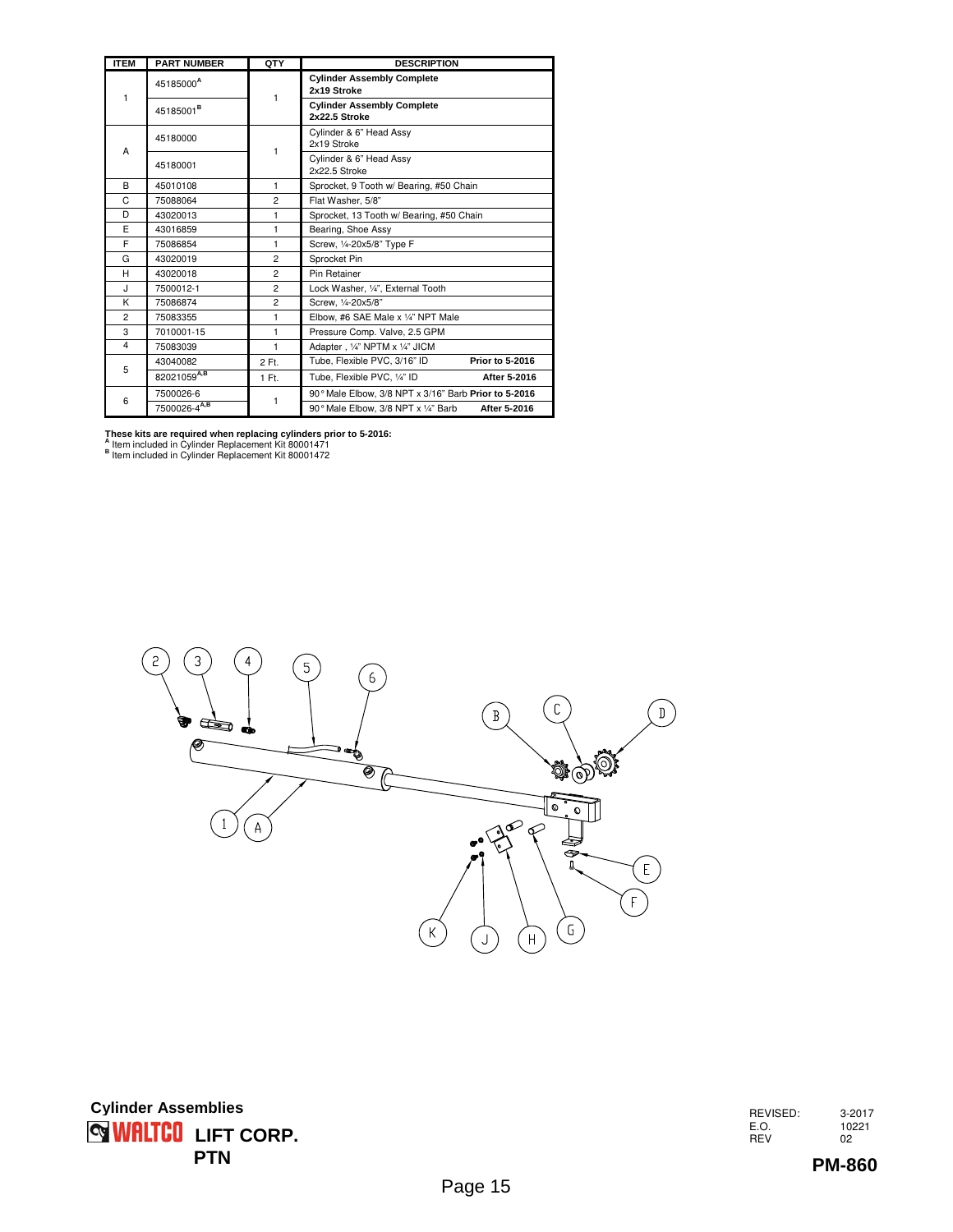### **SCHEMATICS**

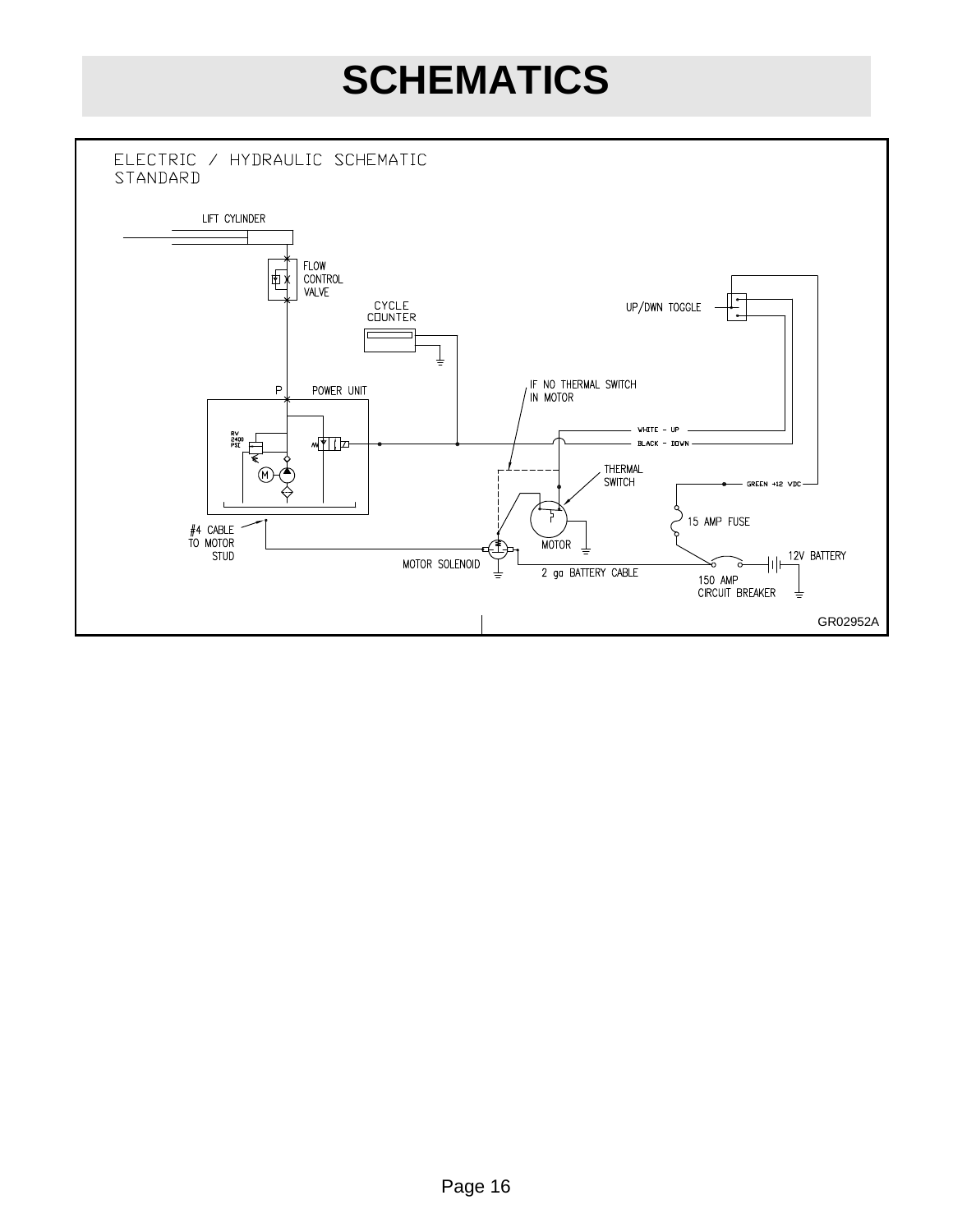

**Every vehicle that has a WALTCO Liftgate must have legible WARNING AND OPERATION DECALS clearly posted on the vehicle and an OWNER'S MANUAL in the vehicle at all times as a guide for proper operation and maintenance.** 

Additional WARNING DECALS, OPERATION DECALS and OWNER'S MANUALS can be obtained from WALTCO LIFT CORP.

> **\_\_\_\_\_\_\_\_\_\_\_\_\_\_\_\_\_\_\_\_ NOTE:**

**When ordering, give model and serial number of the liftgate.** 

**\_\_\_\_\_\_\_\_\_\_\_\_\_\_\_\_\_\_\_\_**